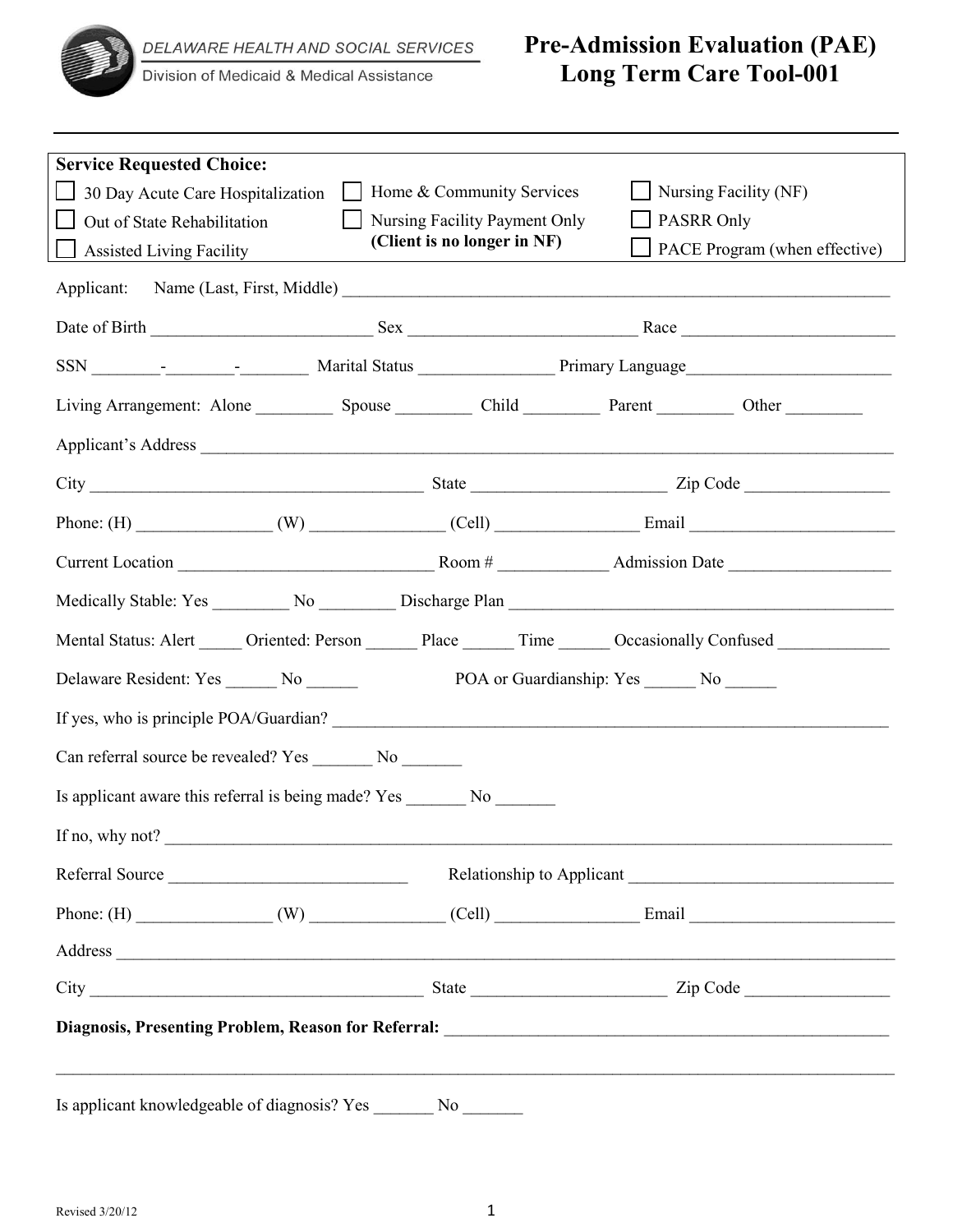| Applicant's Name:                                                                                                                                                                                                              |                                                                                                                                                                                                                                                    |          |                        |                                   |  |
|--------------------------------------------------------------------------------------------------------------------------------------------------------------------------------------------------------------------------------|----------------------------------------------------------------------------------------------------------------------------------------------------------------------------------------------------------------------------------------------------|----------|------------------------|-----------------------------------|--|
|                                                                                                                                                                                                                                |                                                                                                                                                                                                                                                    |          |                        |                                   |  |
| Address and the contract of the contract of the contract of the contract of the contract of the contract of the contract of the contract of the contract of the contract of the contract of the contract of the contract of th |                                                                                                                                                                                                                                                    |          |                        |                                   |  |
|                                                                                                                                                                                                                                |                                                                                                                                                                                                                                                    |          |                        |                                   |  |
| Phone                                                                                                                                                                                                                          |                                                                                                                                                                                                                                                    |          |                        |                                   |  |
| <b>Financial Information:</b>                                                                                                                                                                                                  |                                                                                                                                                                                                                                                    |          |                        |                                   |  |
| Financial Contact <b>Example 2</b> Relationship to applicant <b>Example 2</b> Relationship to applicant                                                                                                                        |                                                                                                                                                                                                                                                    |          |                        |                                   |  |
|                                                                                                                                                                                                                                |                                                                                                                                                                                                                                                    |          |                        |                                   |  |
| Address and the contract of the contract of the contract of the contract of the contract of the contract of the contract of the contract of the contract of the contract of the contract of the contract of the contract of th |                                                                                                                                                                                                                                                    |          |                        |                                   |  |
|                                                                                                                                                                                                                                |                                                                                                                                                                                                                                                    |          |                        |                                   |  |
| <b>Total Monthly Income</b>                                                                                                                                                                                                    | $\frac{\text{S}}{\text{S}}$ None                                                                                                                                                                                                                   |          |                        |                                   |  |
| Health Insurance Information:                                                                                                                                                                                                  | Medicare                                                                                                                                                                                                                                           | Medicaid |                        | $\Box$ Other                      |  |
| Source:<br>Social Security<br><b>Veterans Benefits</b><br>Railroad Pension<br>$\blacksquare$<br>Resources:                                                                                                                     | Supplemental Security Income<br>(SSI)<br>$\Box$ Pension                                                                                                                                                                                            |          | (SSDI)<br>Other Income | Social Security Disability Income |  |
| Checking<br>Savings<br>Money Market Account<br>Stocks/Bonds<br>CDs<br><b>IRA</b><br>Life Insurance<br>Prepaid Burial<br>Prepaid Burial Plot<br>Other                                                                           | <u> 1980 - Jan Barat, prima prima prima prima prima prima prima prima prima prima prima prima prima prima prima p</u><br>\$<br>$\frac{\text{S}}{\text{S}}$<br>$\sim$<br>$\sim$<br>$\frac{\text{S}}{\text{S}}$<br>\$<br>Owns car $(s)$<br>Owns home |          | No Resources           | Owns other property               |  |
| <b>Preferred location for financial interview:</b>                                                                                                                                                                             |                                                                                                                                                                                                                                                    |          |                        |                                   |  |
| Wilmington<br>Newark                                                                                                                                                                                                           | Smyrna                                                                                                                                                                                                                                             | Dover    | Milford                | Georgetown                        |  |
|                                                                                                                                                                                                                                | "FOR DMMA USE ONLY"                                                                                                                                                                                                                                |          |                        |                                   |  |
|                                                                                                                                                                                                                                |                                                                                                                                                                                                                                                    |          | Date: $\qquad \qquad$  |                                   |  |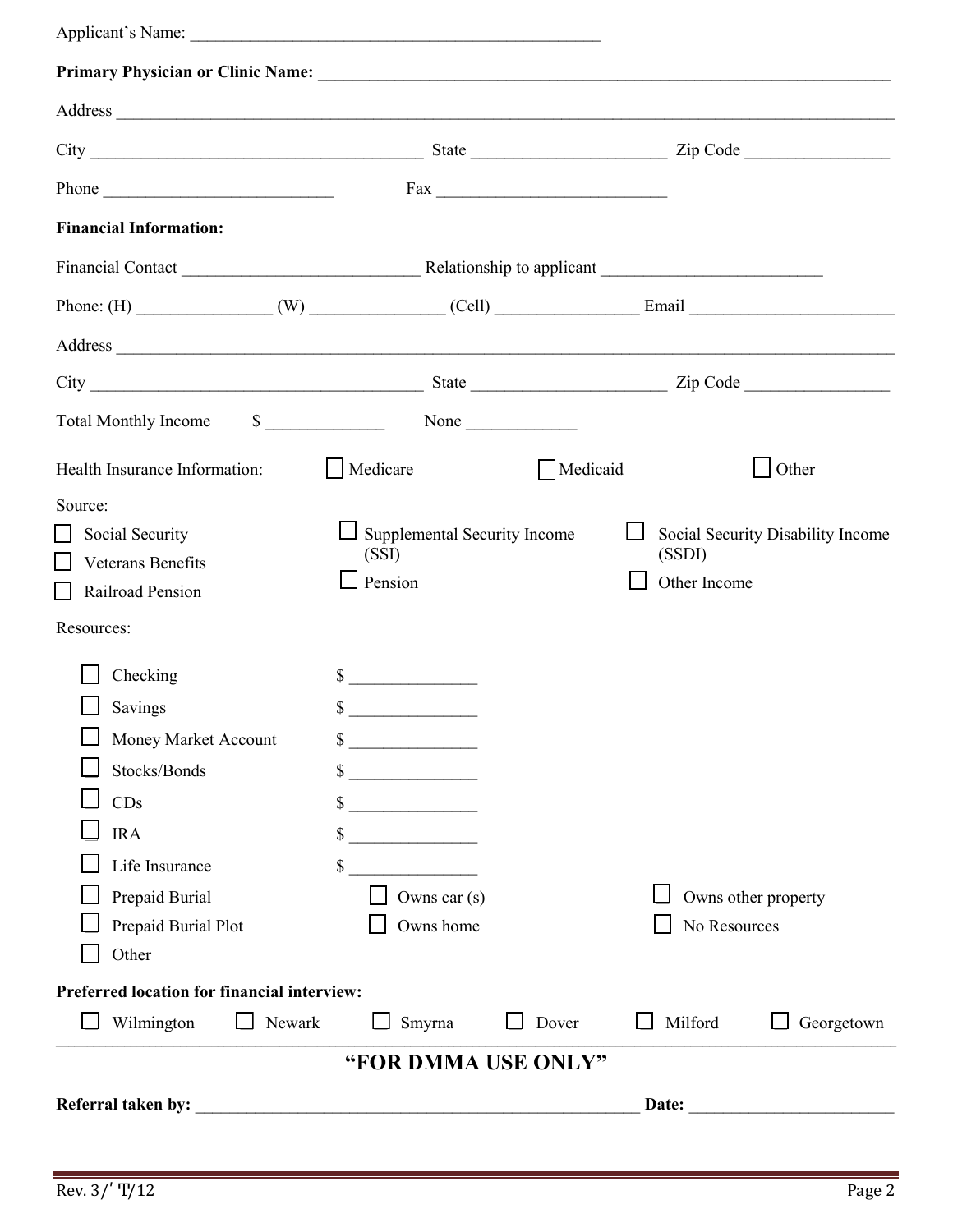#### **FUNCTIONAL AND SOCIAL ASSESSMENTS** (Complete **ALL** areas; circle **ONLY ONE** answer for each area)

0=Independent 1= Supervision 2= Moderate Assistance 3= Maximum Assistance

#### **I. EATING: Process of obtaining nourishment, by any means, from a receptacle, into the body.**

- $\bigcirc$  0 Eats or tube feeding independently without any physical assistance (feeds self)
- $\bigcirc$  1 Feeds self with reminders or verbal encouragement (supervision/coaching)
- 2 Constant observation is required and/or fed part of each meal (1-3 days per week)
- $\bigcirc$  3 Fed entire meal or requires tube feeding for greater than 50 percent of daily nutrition (4 or more days per week)

#### **II. TRANSFER: Applicant's ability to move between the bed, chair, wheelchair, etc…**

- $\bigcirc$  0 Transfers independently without staff assistance
- $\bigcirc$  1 Transfers with standby staff supervision
- 2 Transfers with physical assistance of one staff member. (1-3 days per week)
- 3 Transfers with physical assistance of two or more staff or a mechanical lift. (4 or more days per week)

#### **III. MOBILITY: Applicant's ability to walk without physical assistance from others.**

- $\bigcirc$  0 Independently mobile (without staff physical assistance) with or without assistive devices (cane, wheelchair, walker)
- $\overline{O}$  1 Mobile with standby supervision
- 2 Physical assistance is always necessary for walking and wheeling. Actively participates in mobility. (1-3 days per week)
- 3 Totally dependent on others for mobility. Unable to actively participate in mobility. (4 or more days per week)

#### **Applicant's ability to self-propel a wheelchair without physical assistance from others.**

#### **NOTE: Response is required IF applicant is usually not (2) or never (3) able to walk without physical assistance from others.**

- $\bullet$  Not applicable
- $\bullet$  0 Always able to self-propel a wheelchair without physical assistance from others
- 1 Physical assistance is required 1-3 days per week to propel a wheelchair
- 2 Physical assistance is required 4 or more days per week to propel a wheelchair.
- $\bigcirc$  3 Never able to self-propel a wheelchair without physical assistance from others

### **IV. TOILETING: Applicant's physical ability to get into, onto, and from a bathroom, toilet, commode, bedpan or urinal.**

- $\bullet$  0 Toilets independently without staff physical assistance
- 1 Requires supervision, reminders or verbal cueing for toileting. Does not need staff physical assistance
- **2** Requires direct staff physical assistance and attendance during toileting (toileting, incontinence, ostomy or foley care) daily. Actively participates in toileting
- 3 Always requires complete staff physical assistance with toileting (toileting, incontinence, ostomy or foley care) daily

### **V. BATHING: Applicant's ability to bath self without physical assistance from others.**

- $\overline{O}$  0 Independent with bathing
- $\bigcirc$  1 Requires physical assistance 1-3 days per week with bathing
- $\bigcirc$  2 Requires physical assistance 4 or more days per week with bathing
- $\bigcirc$  3 Totally dependent on others for bathing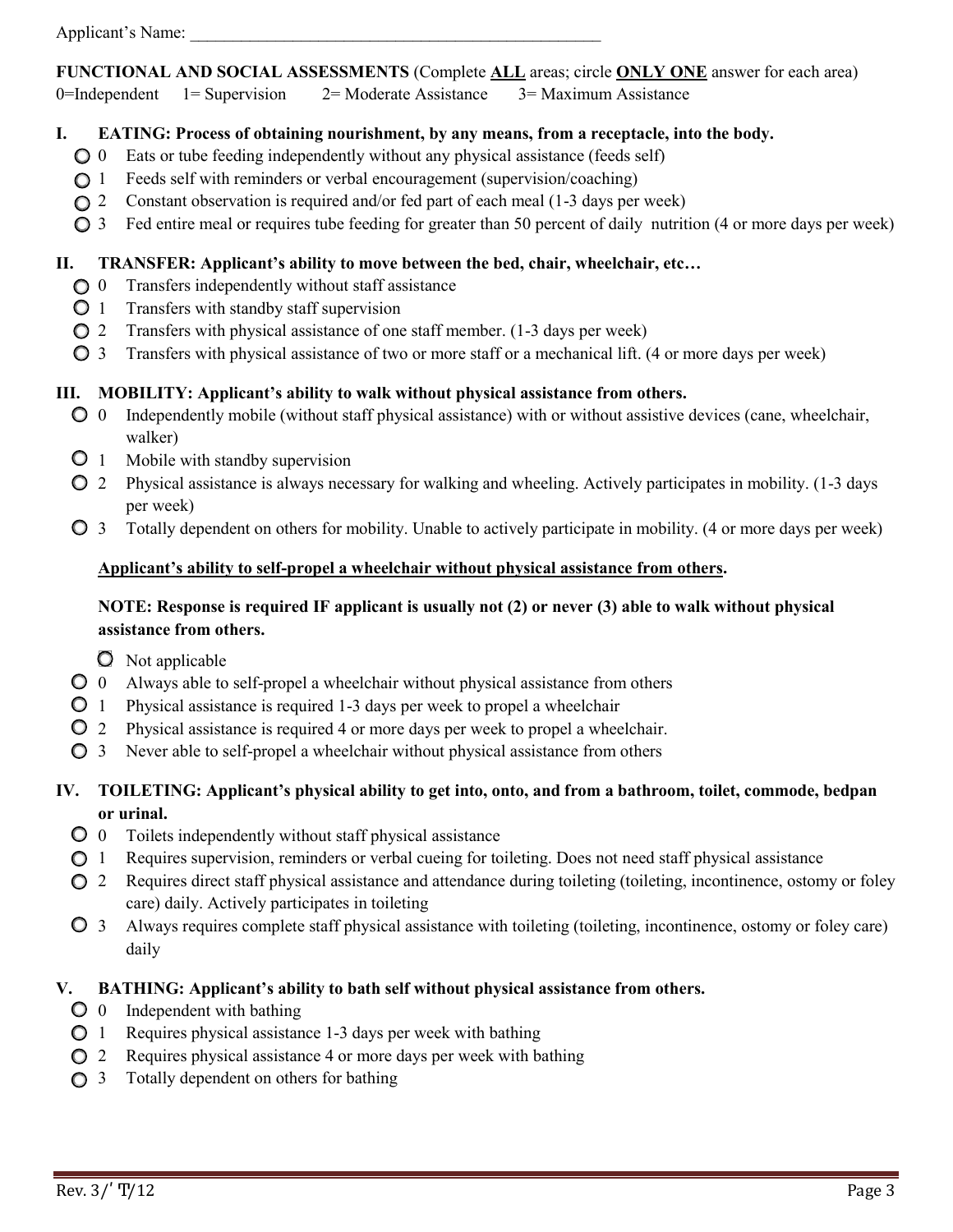Applicant's Name:

- **VI. HYGIENE: Applicant's ability to perform personal hygiene (shaving, shampooing, nail and oral care) without physical assistance from others.** 
	- $\overline{O}$  0 Independent with personal hygiene
	- $\overline{O}$  1 Requires physical assistance 1-3 days per week with personal hygiene
	- 2 Requires physical assistance 4 or more days per week with personal hygiene
	- 3 Totally dependent on others for personal hygiene

#### **VII. DRESSING: Applicant's ability to dress self without physical assistance from others.**

- $\bigcirc$  0 Independent with dressing
- $\bigcirc$  1 Requires physical assistance 1-3 days per week with dressing
- $\bigcirc$  2 Requires physical assistance 4 or more days per week with dressing
- $\bigcirc$  3 Totally dependent on others for dressing

### **VIII. ORIENTATION: Applicant's orientation to both person (remembers name, recognizes family) and place (knows where s/he is and able to locate common areas in living environment).**

- $\bigcirc$  0 Always oriented to both person and place
- 1 Usually oriented to both person and place. (disoriented to person and/or place 1-3 days per week)
- 2 Usually not oriented to person and/or place. (disoriented to person and/or place 4 or more days per week)
- $\bigcirc$  3 Never oriented to person and/or place

### **IX. COMMUNICATION**

#### **EXPRESSIVE: Applicants ability to express basic wants and needs.**

- $\bigcirc$  0 Always able to express basic wants/needs using verbal/written language or assistive communication device
- $\bigcirc$  1 Usually able to communicate basic wants/needs using verbal/written language or assistive communication device. (requires assistance 1-3 days per week)
- 2 Usually not able to communicate basic wants/needs using verbal/written language or assistive communication device. (requires assistance 4 or more days per week)
- $\bigcirc$  3 Never able to communicate basic wants/needs

### **RECEPTIVE: Applicant's ability to understand and follow simple instructions (e.g., perform basic activities of daily living such as dressing or bathing) without continual caregiver intervention.**

- $\overline{O}$  0 Always able to understand and follow simple instructions
- 1 Usually able to understand and follow simple instructions. (1-3 days per week)
- 2 Usually not able to understand and follow simple instructions. (4 or more days per week)
- 3 Never able to understand and follow simple instructions
- **X. MEDICATION: Applicant's ability to self-administer medications with limited assistance from others (e.g., reminding, encouraging, reading labels, opening bottles, handing to applicant, monitoring dosage.) This includes PO, IV, IM Enteral, RX Otics, Optics, Topicals, Inhalers, and continuous SQ pain management.** 
	- $\bigcirc$  0 Always physically and mentally capable of self administering prescribed medications
	- 1 Usually physically and mentally capable of self administering prescribed medications with limited assistance. (requires assistance 1-3 days per week)
	- 2 Usually not physically and mentally capable of self administering prescribed medications despite availability of limited assistance. ( requires assistance 4 or more days per week)
	- $\overline{Q}$  3 Never able to self administer prescribed medications, despite the availability of limited assistance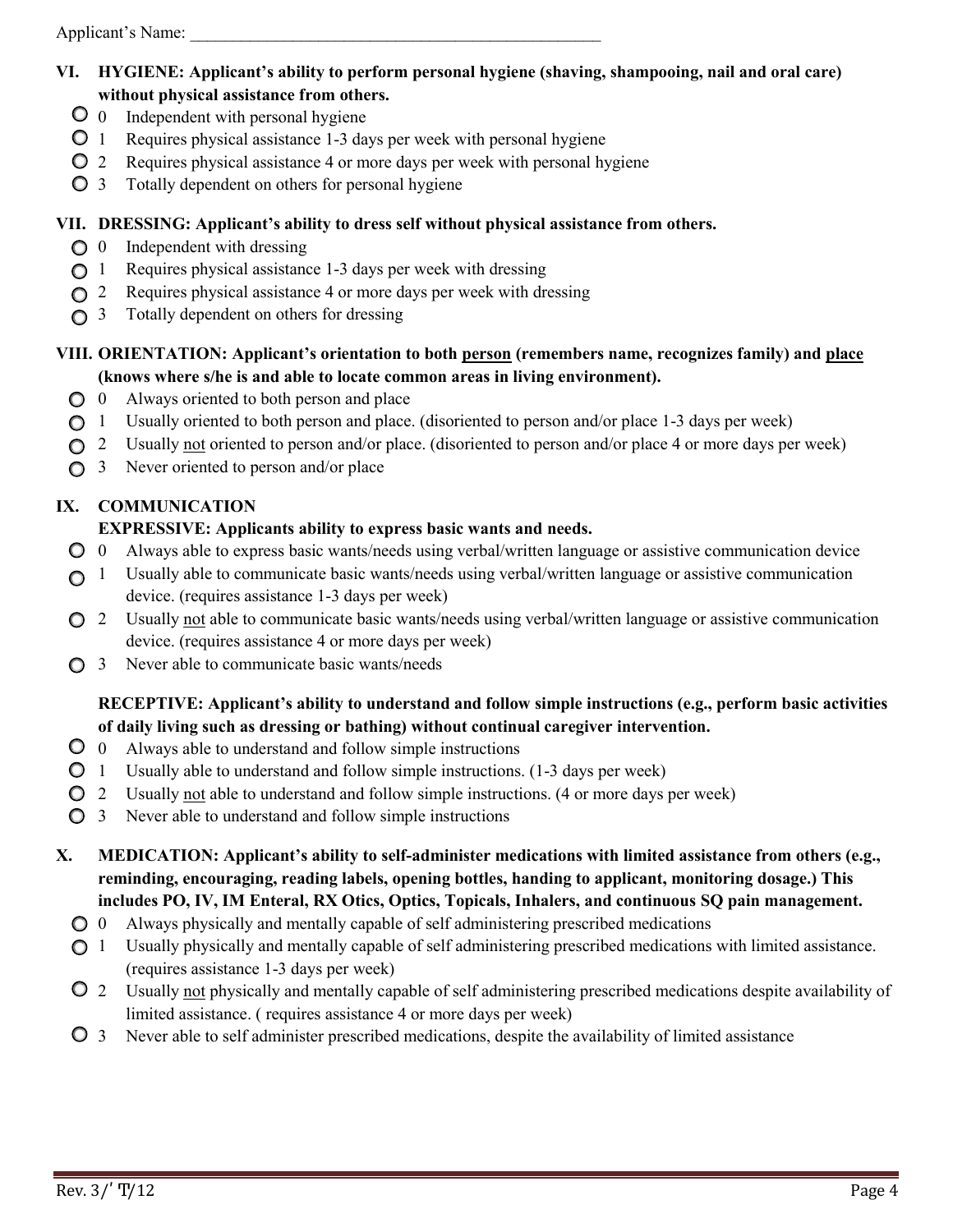## **INSULIN ADMINISTRATION: If on a fixed dose of insulin, applicant's ability to inject insulin with a prefilled syringe; or if on a sliding scale, applicant's ability to draw up and inject insulin.**

**Q** Not applicable.

- $\bigcirc$  0 Always able to inject a fixed dose of insulin with a pre-filled syringe; or, if on a sliding scale, is able to draw up and self inject insulin
- $\bigcirc$  1 Requires physical assistance 1-3 days per week to inject a fixed dose of insulin with a pre-filled syringe; or, if on a sliding scale, requires physical assistance 1-3 days per week to draw up and/or inject insulin
- 2 Requires physical assistance 4 or more days per week to inject a fixed dose of insulin with a pre-filled syringe; or, if on a sliding scale, requires physical assistance 4 or more days per week to draw up and/or inject insulin
- $\bigcirc$  3 Requires physical assistance with insulin administration on a daily basis
- **XI. BEHAVIORS: Does applicant require continual staff intervention for a persistent pattern of behavioral problems (e.g., aggressive physical behavior, disrobing, or repetitive elopement)?** 
	- 0 Does not have a persistent pattern of behavior problems requiring caregiver intervention
	- ◯ 1 Requires caregiver intervention 1-3 days per week due to an established and persistent pattern of behavior problems
	- 2 Requires caregiver intervention 4 or more days per week due to an established and persistent pattern of behavior problems
	- $\bigcirc$  3 Requires caregiver intervention daily due to an established and persistent pattern of behavioral problems

## **XII. TRANSPORTATION**

- $\bigcirc$  0 Has own or other means of reliable transportation consistently available
- $\bigcirc$  1 Requires occasional assistance with transportation
- ◯ 2 Resides in an area not served or under served by public transportation
- 3 Lack of transportation is a serious contributing factor to lack of regular medical care

### **XIII. HOUSING/LIVING ARRANGEMENTS**

- 0 Living situation is stable or receiving Section 8/DHAP assistance
- $\bigcirc$  1 Formerly independent but temporarily residing with family or friends
- $\bigcirc$  2 Requires assistance accessing housing program and/or occasional assistance with rent and utilities.
- $\bigcirc$  3 Homeless, living in an emergency shelter, pending eviction and/or unable to live independently

## **XIV. MENTAL HEALTH AND/OR SUBSTANCE ABUSE**

- 0 No history of mental illness or addiction
- $\overline{O}$  1 Past history of mental illness and/or addiction
- 2 Currently in treatment or on medication for mental health issues
- 3 Fails to access needed therapy for mental health issues and/or substance abuse

## **XV. ORAL AND VISION CARE**

- $\bigcirc$  0 Receives regular dental and vision exams.
- 1 Requires assistance accessing dental and vision care.
- $\bigcirc$  2 Significant difficulty related to oral and/or vision problems.
- $\bigcirc$  3 Does not make and/or keep dental and/or scheduled ophthalmology appointments.

## **XVI. LEGAL ISSUES**

- 0 Currently not involved with the legal system
- 1 Currently involved with the legal system for non-criminal matter (e.g., divorce, child custody)
- 2 Applicant reports current charges/pending court date
- 3 Currently involved with probation/parole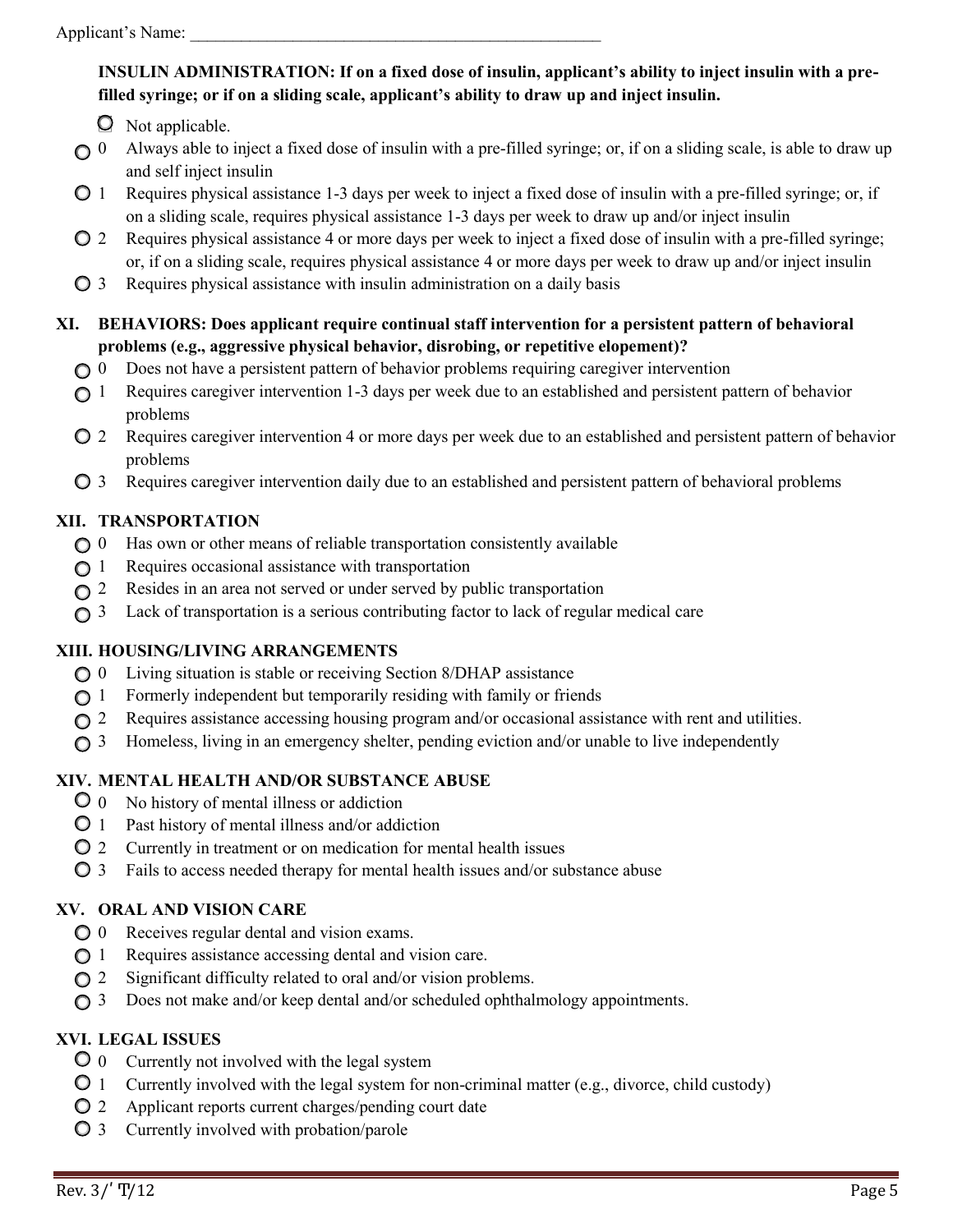#### **XVII. RISK REDUCTION**

- $\bigcirc$  0 No behavior placing applicant at risk
- $\bigcirc$  1 Some risky behavior, describe
- $\bigcirc$  2 Minimal understanding of risky behavior but accepting of formal supports
- $\bigcirc$  3 Refuses to engage in risk reduction discussions and refuses to accept formal supports.

#### **XVIII. SOCIAL SUPPORT**

- 0 Applicant reports strong support system
- 1 Social support system but estranged from at least 1 source of social support (e.g., family, friends, spiritual)
- $\bigcirc$  2 Minimal social support from family, friends, or spiritual contacts
- $\bigcirc$  3 None or refuses social support system

#### **SKILLED NURSING SERVICES** (Check all that apply and indicate frequency needed)

These services must be ordered by a physician and supported by documentation. All services must be performed by professional nursing staff. **Any services checked require the italicized documentation faxed with the PAE.** 

| <b>Skilled nursing service</b>                                                                                                                                                                                                                                                                                                             | Frequency |
|--------------------------------------------------------------------------------------------------------------------------------------------------------------------------------------------------------------------------------------------------------------------------------------------------------------------------------------------|-----------|
| Tube Feeding (PEG, NG, GT)<br><b>Physician's orders</b>                                                                                                                                                                                                                                                                                    | None      |
| Pressure Ulcer Care including Wound Vacuum<br>Pressure ulcer must be stage 3 or 4 in severity.<br>Physician's orders and wound assessment describing characteristics and measurements                                                                                                                                                      | None      |
| IV or Hyperal Therapy<br>Physician's orders-specify frequency and duration                                                                                                                                                                                                                                                                 | None      |
| Daily Intermittent Catheterization<br><b>Physician's orders</b>                                                                                                                                                                                                                                                                            | None      |
| Complex Dressing Changes (excludes pressure ulcer care, peg site care, and skin tears) usually<br>more than once per day.<br>May include the following:<br>Wound Vacuum, Trach Care, Surgical Wounds, Stasis Ulcers, Skin Graft Sites<br><b>Physician's orders</b>                                                                         | None      |
| Suctioning (nasopharyngeal, trach) excludes trach care and oral suctioning<br><b>Physician's orders</b>                                                                                                                                                                                                                                    | None      |
| 24 Hour Skilled Nursing<br>24 hours skilled nursing observation, assessment, and/or intervention for unstable conditions<br>that is provided 24 hours per day, including but not limited to:<br>Ventilator Care, Unstable Insulin Dependent Diabetics<br>$\bullet$<br>Specify symptoms of unstable condition:<br><b>Physician's orders</b> | None      |
| <b>Applicant adheres to medical care: Yes</b><br>N <sub>0</sub>                                                                                                                                                                                                                                                                            |           |

If no, give a brief description and include any other comments in regards to client's assessment: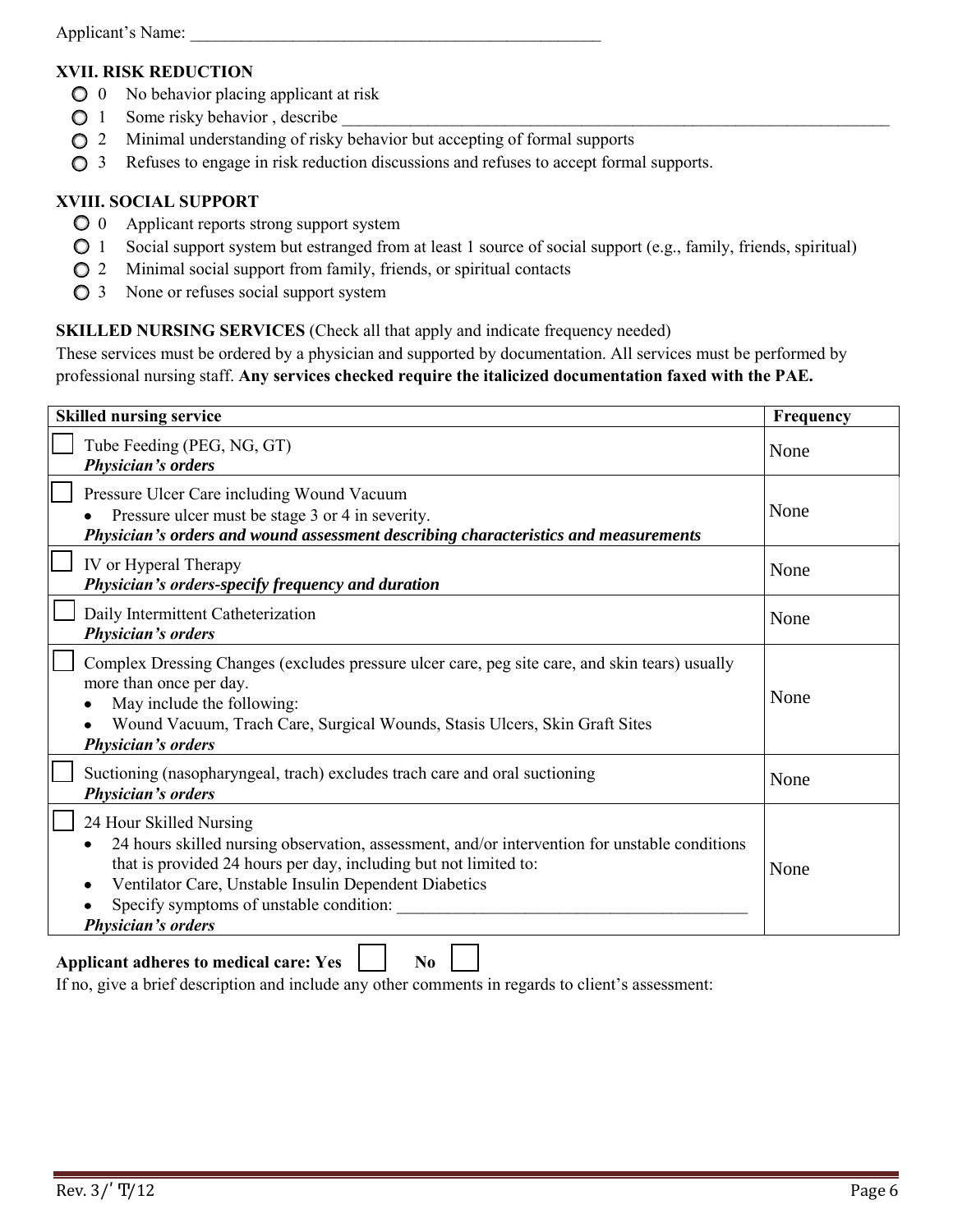## **CERTIFICATIONS**

#### **CERTIFICATION OF ASSESSMENT**

I certify that the level of care information provided in this PAE is accurate. I understand that this information will be used to determine the applicant's eligibility for long-term care services. I understand that any intentional act on my part to provide false information that would potentially result in a person obtaining benefits or coverage to which s/he is not entitled is considered an act of fraud under the state's DSHP Plus program and Title XIX of the Social Security Act. I further understand that, under the Delaware False Claims and Reporting Act, any person who presents or causes to be presented to the State a claim for payment under the DSHP Plus program knowing such claim is false or fraudulent is subject to federal and state civil and criminal penalties.

| Assessor's Signature:                                        | Credentials:                                                                                                                                                     | Date: |  |  |
|--------------------------------------------------------------|------------------------------------------------------------------------------------------------------------------------------------------------------------------|-------|--|--|
| <b>DMMA ONLY:</b><br>YES $\bigcap$ NO $\bigcap$ LOC Approved | I certify that the LOC is justified based on the information I have received and reviewed as contained in this document<br>YES $\bigcap$ NO $\bigcap$ LOC Denied |       |  |  |
| PAS RN Signature:                                            | Date:                                                                                                                                                            |       |  |  |

**DIAGNOSES** relevant to applicant's functional, social, and/or skilled nursing needs:

#### **REQUIRED ATTACHMENTS (In addition to the completed PAE, the following attachments must be submitted):**

Completed and signed release of information form including the Awareness Statement

History and Physical or a Comprehensive Medical Report (MAP 25) completed within 365 days

Completed Medication Record **IF** current medications are not listed on one of the following: the MAP, physicians' monthly orders, facility medication record, discharge summary, or H&P.

**Out of State Rehab Request:** Letter of Denial from each Delaware Acute In-patient Rehabs indicating the individual's care cannot be met in their facility and a written Plan of Care from the prospective Out of State Rehabilitation facility.

#### **CERTIFICATION OF LEVEL OF CARE (Choose one certification only) (Must be completed by MD, NP or PA). Certification is not required IF: A fully completed MAP with physician signature is sent with the PAE. OR: Client is in a Nursing Facility and a signed monthly physician order sheet (POS) and H&P are sent with the PAE.**

**THES** ONO: I certify that the applicant meets a Nursing Facility Level of Care in a Facility or Community setting. **NO:** I certify that the applicant meets and Acute Hospital Level of Care (**AIDs/HIV population only**) and that the requested long term care services are medically necessary for this applicant.

I understand that this information will be used to determine the applicant's eligibility for long term care services. I understand that any intentional act on my part to provide false information that would potentially result in a person obtaining benefits or coverage to which s/he is not entitled is considered an act of fraud under the State's DSHP Plus program and Title XIX of the Social Security Act. I further understand that under Delaware's False Claims and Reporting Act, any person who presents or causes to be presented to the State a claim for payment under the DSHP Plus program knowing such claim is false or fraudulent is subject to federal and state civil and criminal penalties.

#### **Signature of Physician:**\_\_\_\_\_\_\_\_\_\_\_\_\_\_\_\_\_\_\_\_\_\_\_\_\_\_\_\_\_\_\_\_\_\_\_\_\_\_\_\_\_\_\_\_\_\_ **Date:** \_\_\_\_\_\_\_\_\_\_\_\_\_\_\_\_\_\_\_\_\_\_\_\_\_\_\_\_\_\_

*NOTE:* 

- Submission of an incomplete PAE may result in processing delays or in denial of the PAE.
- Completion of all elements does not guarantee Long Term Care approval; the applicant must satisfy medical and financial eligibility requirements for Long Term Care services.

# **DMMA is to Maintain a copy of signed PAE form in the applicant's file.**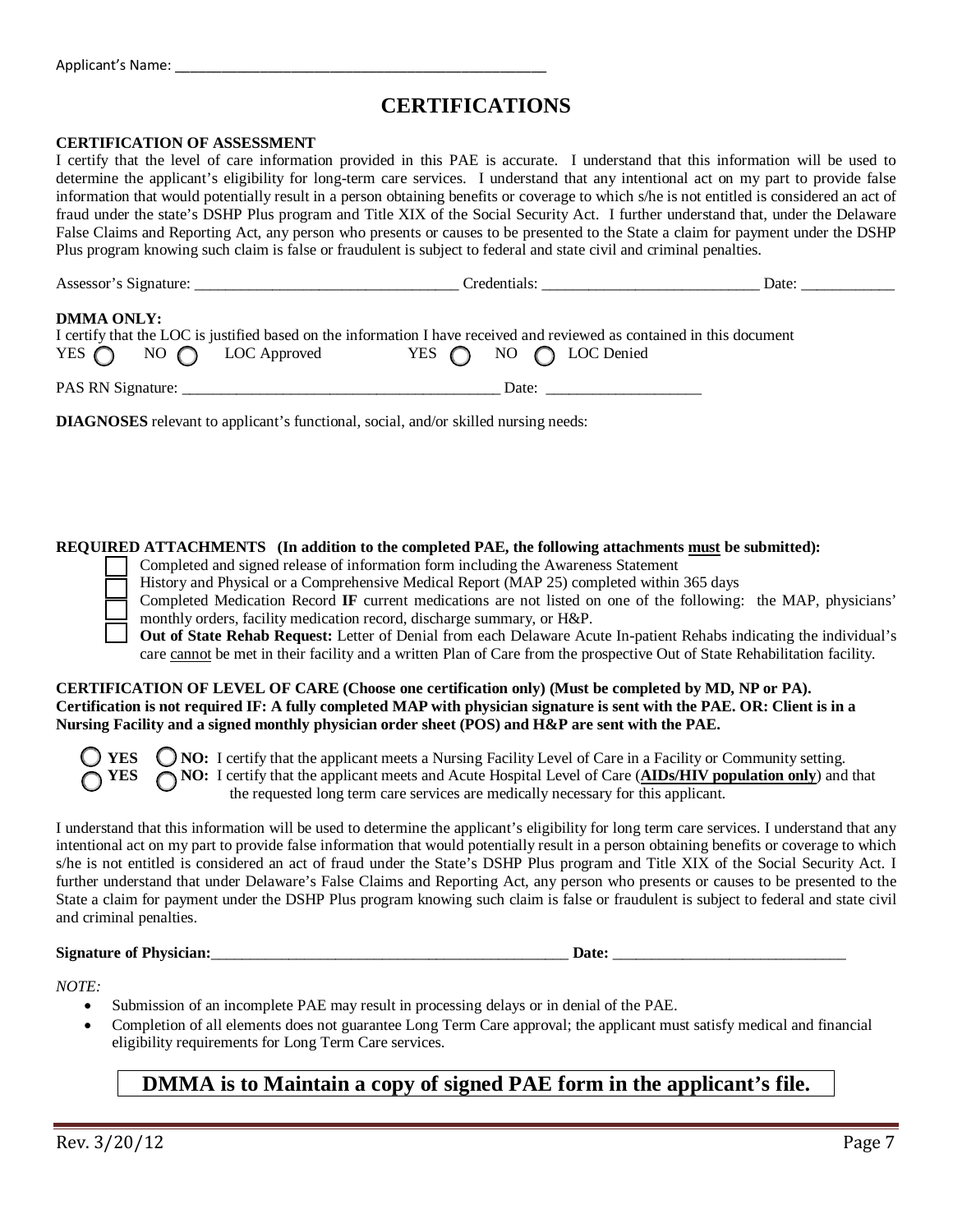| <b>Medication Name and Dosage</b> | Start date, if known. |  |  |  |
|-----------------------------------|-----------------------|--|--|--|
|                                   |                       |  |  |  |
|                                   |                       |  |  |  |
|                                   |                       |  |  |  |
|                                   |                       |  |  |  |
|                                   |                       |  |  |  |
|                                   |                       |  |  |  |
|                                   |                       |  |  |  |
|                                   |                       |  |  |  |
|                                   |                       |  |  |  |
|                                   |                       |  |  |  |
|                                   |                       |  |  |  |
|                                   |                       |  |  |  |
|                                   |                       |  |  |  |
|                                   |                       |  |  |  |
|                                   |                       |  |  |  |
|                                   |                       |  |  |  |
|                                   |                       |  |  |  |
|                                   |                       |  |  |  |
|                                   |                       |  |  |  |
|                                   |                       |  |  |  |
|                                   |                       |  |  |  |
|                                   |                       |  |  |  |
|                                   |                       |  |  |  |
|                                   |                       |  |  |  |
|                                   |                       |  |  |  |
|                                   |                       |  |  |  |
|                                   |                       |  |  |  |
|                                   |                       |  |  |  |
|                                   |                       |  |  |  |
|                                   |                       |  |  |  |
|                                   |                       |  |  |  |
|                                   |                       |  |  |  |
|                                   |                       |  |  |  |

## **"The medications on this list were offered to DMMA by the client, their caregiver or their doctor. It is not meant as Physician's orders for medication."**